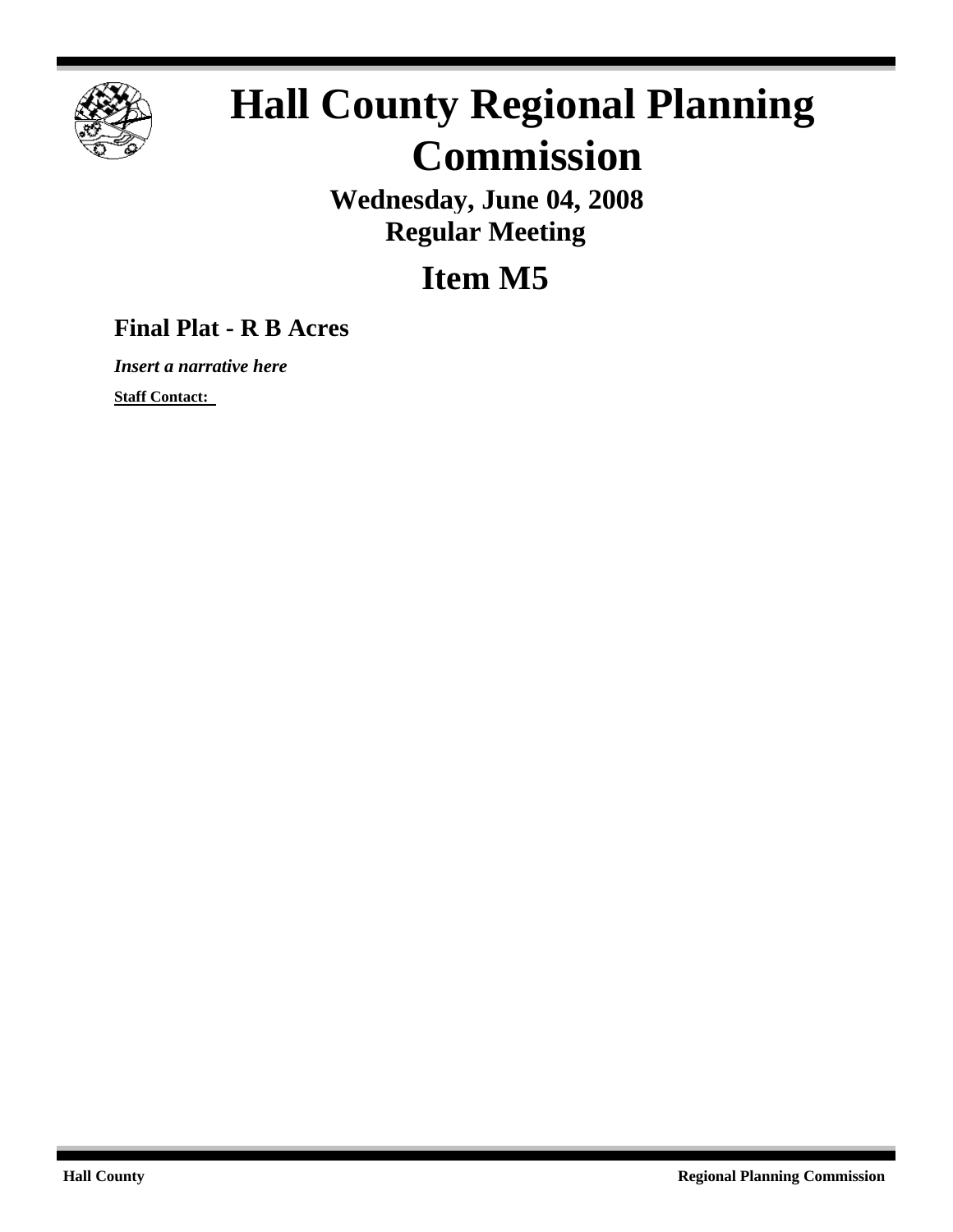May 19, 2008

Dear Members of the Board:

#### **RE: Final Plat – R B Acres Subdivision**

For reasons of Section 19-923 Revised Statues of Nebraska, as amended, there is herewith submitted a final plat of R B Acres Subdivision, located South of Rosedale Rd., and North of Barrows Rd., in Hall County Nebraska.

 This final plat proposes to create 1 lot on a tract of land, comprising a part of the Southwest Quarter (SW1/4) of Section Thirty Five (35), Township Nine (9) North, Range Ten (10) West of the 6<sup>th.</sup> P.M., in Hall County, Nebraska.

You are hereby notified that the Regional Planning Commission will consider this final plat at the next meeting that will be held at 6:00 p.m. on June 4, 2008 in the Council Chambers located in Grand Island's City Hall.

Sincerely,

Chad Nabity, AICP Planning Director

cc: County Clerk County Attorney County Public Works County Building Directory Manager of Postal Operations Benjamin & Associates, INC.

This letter was sent to the following School Districts 1R, 2, 3, 8, 12, 19, 82, 83, 100,126.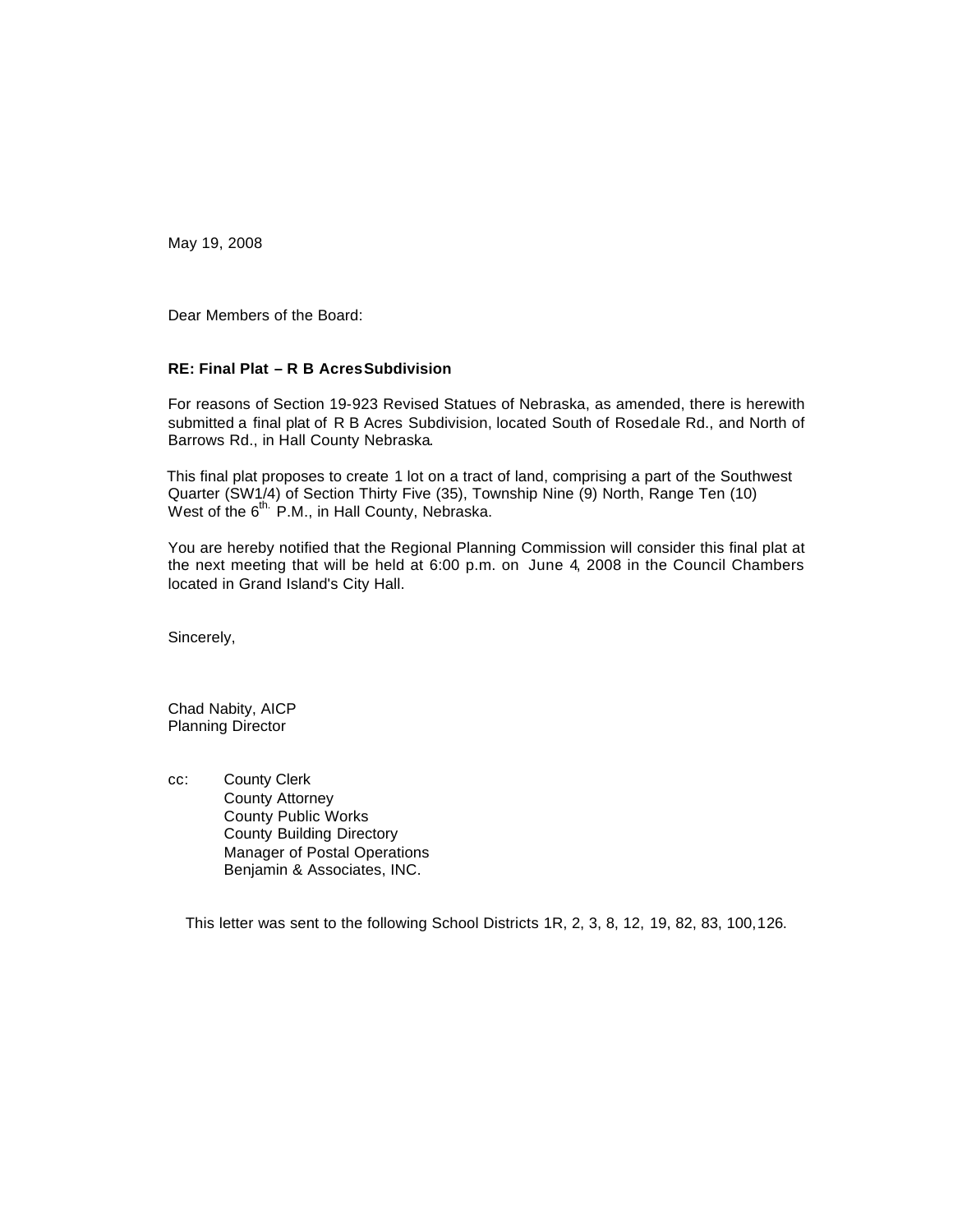